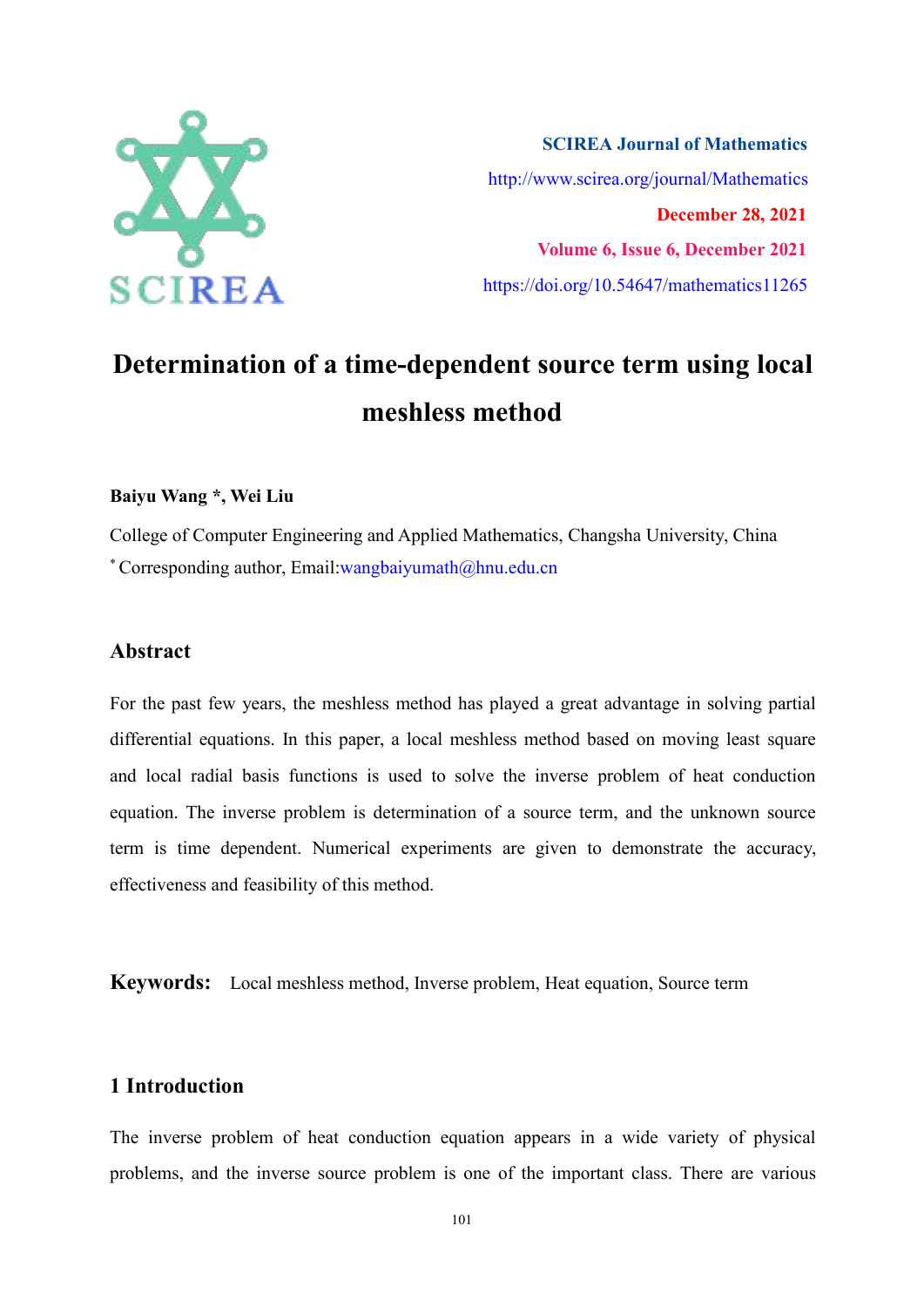methods to deal with this kind of inverse problems.

Liu<sup>[1]</sup> present an inverse problem using adjoint problem approach in nonlinear parabolic partial differential equation, and the applicability of this method is demonstrated in numerical examples.

Saadatmandi<sup>[2]</sup> investigate the problem of simultaneous determination of the time dependent coefficients in one-dimensional partial differential equation applying tau technique. Hussein<sup>[3]</sup> present the inverse problem of determining time and space dependent coefficients simultaneously in parabolic equations, the methods in that paper are finite-difference method and Tikhonov regularization method, and the influence of noisy data on the results is also studied. Fatullayev [4] present the inverse problem of identification of an unknown source in heat equation, the method he used in the paper is approximating unknown function by polygons linear pieces, and the polygons linear pieces are determined consecutively from the solution of minimization problem based on the overspecified data. Le<sup>[5]</sup> and Muhammad<sup>[6]</sup> investigate the inverse source problem in the fractional differential equation using different methods.

In recent years, more and more researchers use meshless method to solve the inverse source problem of heat conduction equation.

Wang<sup>[7]</sup> investigate the numerical solution of a class of one-dimensional inverse parabolic problems using the moving least squares approximation, and the inverse problem is determination of an unknown source term depending on time. Yan<sup>[8]</sup> and Amirfakhrian<sup>[9]</sup> solve the inverse source problems using the meshless method. Farcas<sup>[10]</sup> present two classes of inverse problems of determining unknown source term, one class is time dependent, and the other is space dependent.

Wang<sup>[11-12]</sup> present a local meshless method based on the linear combination of moving least squares and local radial basis functions in the same compact support domain, by changing the coefficient of the linear combination, the new method possesses the properties of moving least squares approximation and local radial basis functions. Then the local meshless method is applied to find the numerical solutions of two classes of inverse problems in parabolic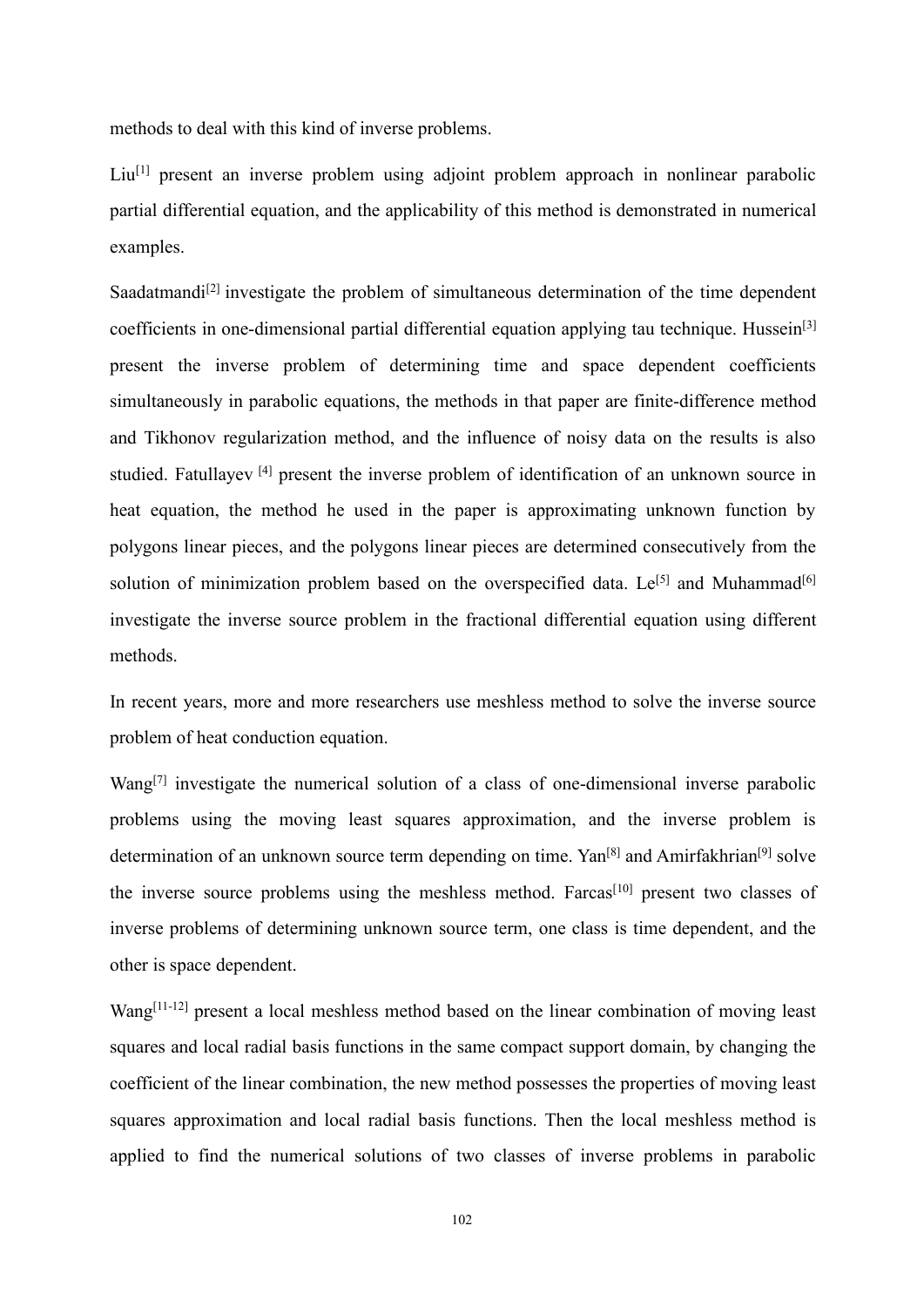equations, one class is time dependent source term, the other class is time and space dependent.

In this paper, according to the ideas in [8], we use the local meshless method<sup>[11]</sup> to solve a class of inverse heat source problem.

The outline of this paper is divided into the following sections: In Section 2, we introduce the local meshless method. In Section 3, we present the inverse source problem. In Section 4, we give the numerical solutions of the inverse problem. In Section 5, we present the numerical examples and discussions. Finally, we give the conclusion.

## **2 The local meshless method**

Let  $\Omega$  be an open bounded domain in  $R^d$ , given data values  $x_j$ ,  $u_j$ ,  $j = 1, 2, \dots, N$ , where  $x_j$  is the distinct scattered point in  $\overline{\Omega}$ , u\_j is the data value of function  $u(x)$  at the node  $x_j$ , N is the number of scattered nodes, and we let  $\tilde{u}(x)$  denote the approximate function of  $u(x)$  in this paper.

Combining with the collocation method and the local meshless method in [11], we assume that the approximate function  $\tilde{u}$  can be written as

$$
\widetilde{u}(x) = \sum_{j=1}^{N} \zeta_j(x) u_j, \qquad (1)
$$

where  $\zeta_i(x)$  stands for the shape function, and it can be written as the linear combination of some shape functions, which are composed of the moving least squares and the local radial basis functions,

$$
\zeta_j(x) = v\phi_j^M(x) + (1 - v)\psi_j^L(x),
$$
\n(2)

where  $\phi_j^M(x)$  and  $\psi_j^L(x)$  stand for the shape functions in moving least squares and the local radial basis functions, respectively, v is a constant which can be taken different values in  $[0,1]$ .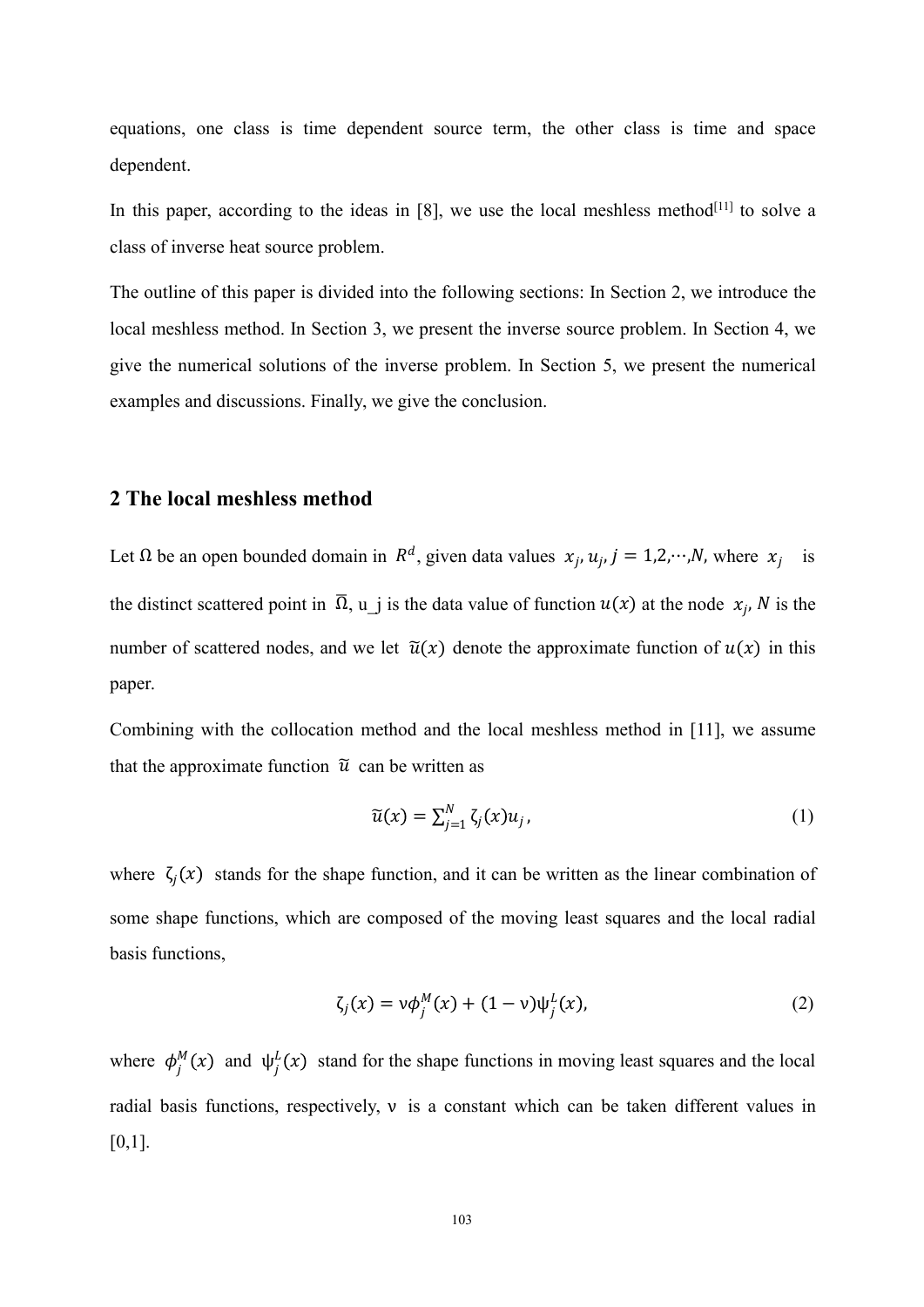**Lemma**  $1^{[11]}$  Let Ω be an open and bounded domain in  $R^d$ , having a Lipschitz-continuous boundary,  $u(x) \in H^k(\Omega)$ ,  $(k > \frac{d}{2})$ , then there exists a constant  $h_0$ , such that for all scattered points with  $h \leq h_0$ , we have

$$
||u-\widetilde{u}||_{H^i(\Omega)} \le ch^{k-i}||u||_{H^k(\Omega)}, (0 \le i \le k),
$$

where  $h = \sup_{z \in \mathbb{R}} \min_{1 \le i \le N} ||x - x_j||_2$ ,  $\tilde{u}$  is defined  $x \in \Omega$   $1 \leq j \leq N$  $\min_{1 \le j \le N} ||x - x_j||_2^2$ ,  $\tilde{u}$  is defined by (1), and c is a constant independent of h.

# **3 The inverse source problem**

Consider the following equation

$$
u_t(x,t) = a(x)u_{xx}(x,t) + f(t), x \in (0,l), t \in (0,T],
$$
\n(3)

with the initial condition

$$
u(x,0) = u_0(x), x \in (0,l), \tag{4}
$$

the boundary conditions

$$
u(0,t) = p(t), u(l,t) = q(t), t \in (0,T],
$$
\n(5)

and the additional observation of  $u(x,t)$  at some internal point  $x_0, x_0 \in (0,l)$ ,

$$
u(x_0, t) = E(t), t \in (0, T].
$$
 (6)

In above formulas (3)-(6), the function  $f(t)$  is unknown, so the problem is inverse source problem, according to the ideas of Yan<sup>[8]</sup>, let

$$
r(t) = \int_0^t f(\xi) d\xi, \ \ v(x,t) = u(x,t) - r(t), \tag{7}
$$

from  $(7)$  and  $(3)-(6)$ , we get

$$
v_t(x,t) = a(x)v_{xx}(x,t), x \in (0,l), t \in (0,T],
$$
\n(8)

with the initial condition

$$
v(x,0) = u_0(x), x \in (0,l),
$$
\n(9)

and the boundary conditions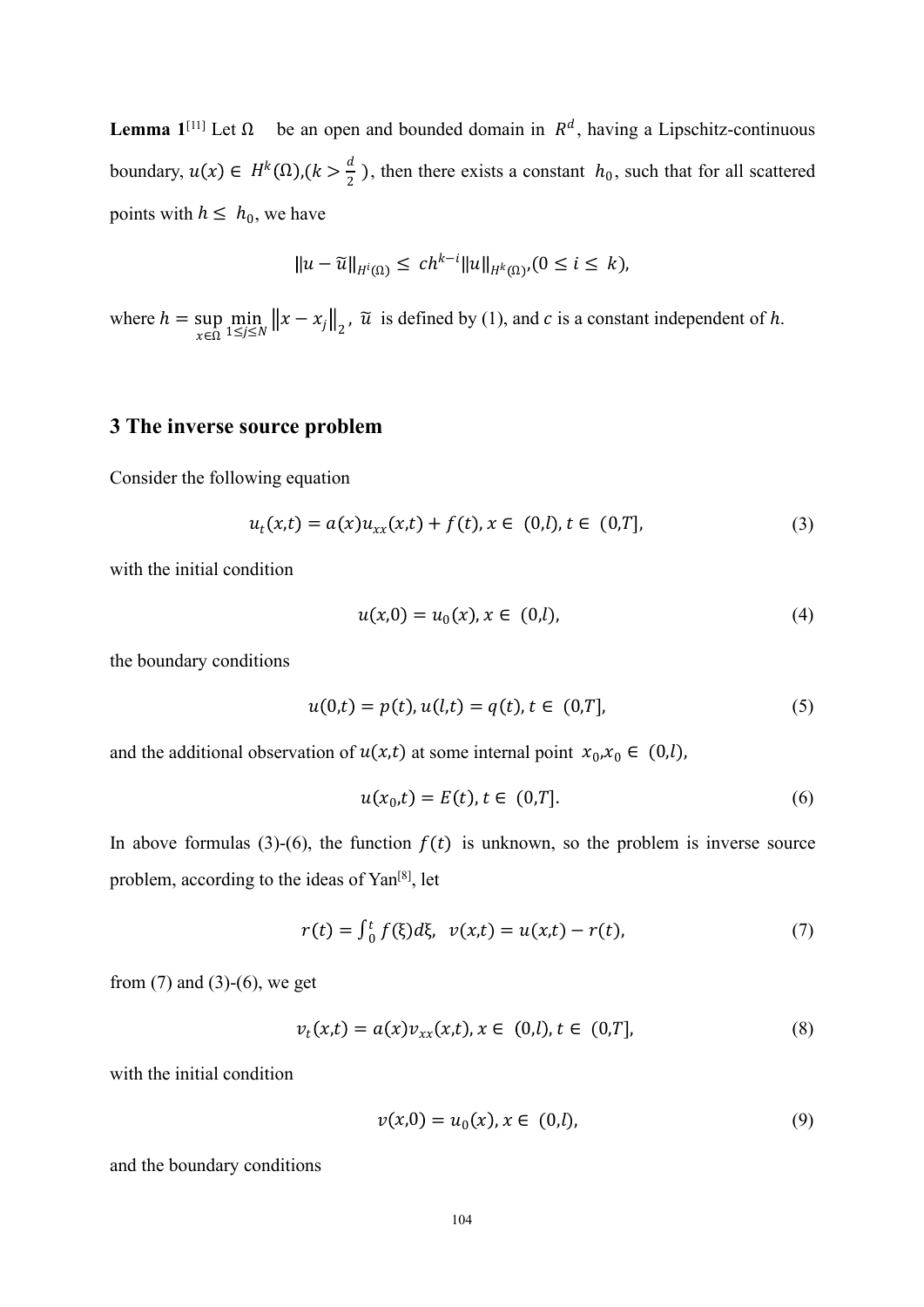$$
v(0,t) = p(t) - r(t), \ v(l,t) = q(t) - r(t), \ t \in (0,T], \tag{10}
$$

from  $(6)$  and  $(7)$ , we get

$$
v(x_0, t) = E(t) - r(t), t \in (0, T],
$$
\n(11)

combine with (10) and (11), we have

$$
v(0,t) - v(x_0,t) = p(t) - E(t), \ v(l,t) - v(x_0,t) = q(t) - E(t), \ t \in (0,T]. \tag{12}
$$

Through the above derivation process, the inverse problem is transformed to a direct problem, then we use the local meshless method described in section 2 solving the problem (8),(9) and (12).

### **4 The numerical solutions**

When the collocation method is employed in conjunction with the local meshless method to solve the equations (8),(9) and (12), the exact solution  $v(x,t)$  is replaced by the approximate solution  $\tilde{v}(x,t)$ . We followed the method of Wang<sup>[11]</sup>, and according to (1), at the time  $t =$  $t_m$ ( $m = 1, 2, \cdots, M, 0 = t_1 < t_2 < \cdots < t_M = T$ ),  $\tilde{v}(x, t_m)$ can be represented as

$$
\tilde{v}(x,t_m) = \sum_{j=1}^{N} \zeta_j(x)\tilde{v}(x_j,t_m),\tag{13}
$$

where  $\zeta_j(x)$  is the shape function described in section 2,  $\tilde{v}(x_j, t_m)$  is the value of the approximate function  $\tilde{v}(x,t)$  at  $x_i$  and  $t_m$ .

Then, we have

$$
\tilde{v}_{xx}(x,t_m) = \sum_{j=1}^{N} \zeta_j \, \text{``}(x) \tilde{v}(x_j,t_m),\tag{14}
$$

for the time derivative  $\tilde{v}_t(x, t_m)$ , we apply one step forward difference formula,

$$
\tilde{v}_t(x,t_m) = \frac{\tilde{v}(x,t_{m+1}) - \tilde{v}(x,t_m)}{\Delta t},\tag{15}
$$

where  $\Delta t = t_{m+1} - t_m$ ,  $m = 1, 2, \dots, M - 1$ .

So for  $t = t_m$ , the equation (8) can be rewritten as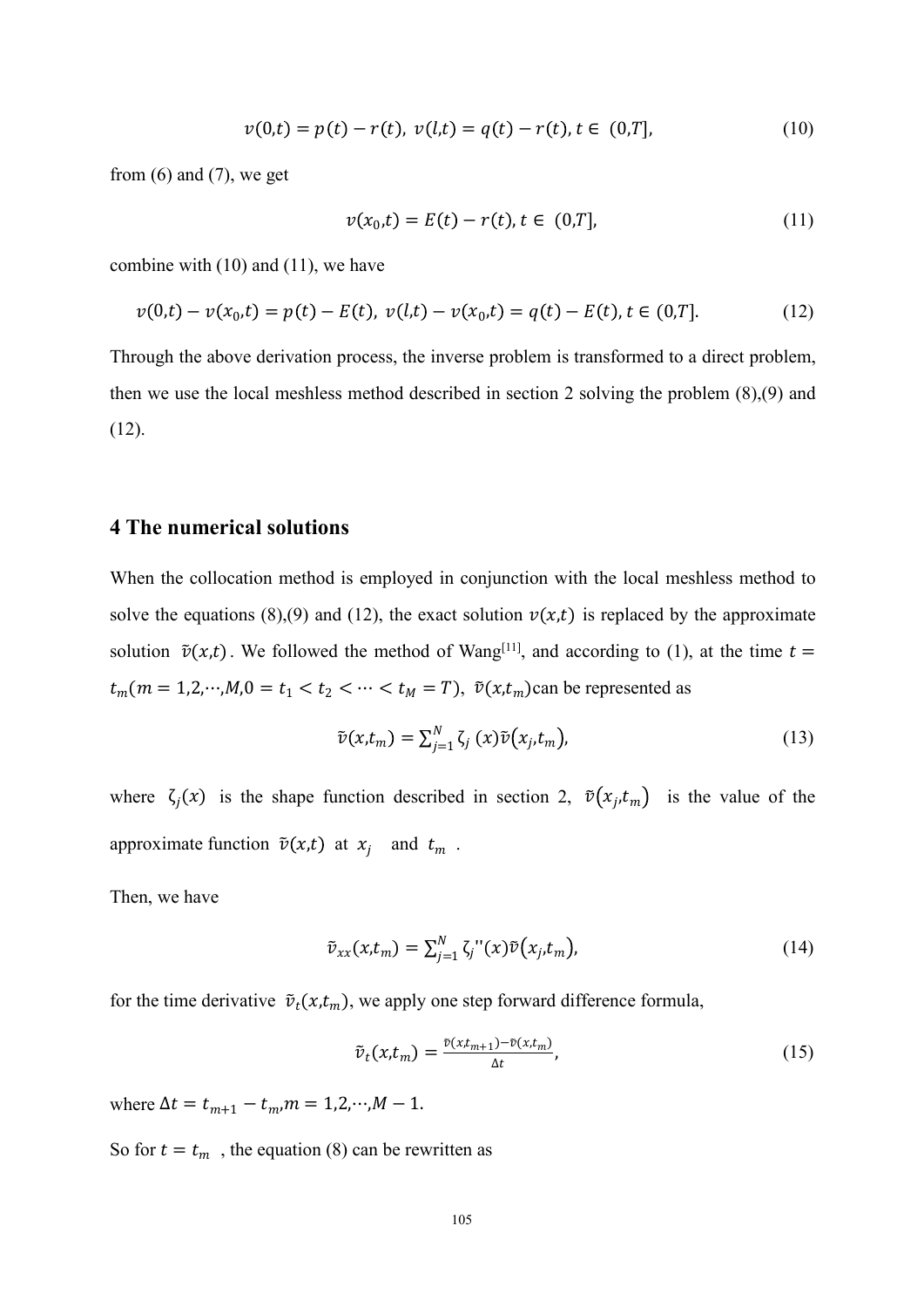$$
\frac{\tilde{v}(x,t_{m+1})-\tilde{v}(x,t_m)}{\Delta t} = a(x)\sum_{j=1}^N \zeta_j''(x)\tilde{v}(x_j,t_m),\tag{16}
$$

that is equivalent to

$$
\tilde{v}(x,t_{m+1}) = \tilde{v}(x,t_m) + \Delta t \cdot a(x) \sum_{j=1}^{N} \zeta_j''(x) \tilde{v}(x_j,t_m), \qquad (17)
$$

by the collocation method, we select N distinct points in  $\Omega$ , and substitute each  $x_k$  ( $k =$ 1,2, $\cdots$ ,*N*) for *x* in (17), then we get

$$
\tilde{v}(x_k, t_{m+1}) = \tilde{v}(x_k, t_m) + \Delta t \cdot a(x_k) \sum_{j=1}^N \zeta_j''(x_k) \tilde{v}(x_j, t_m), \qquad (18)
$$

Combining with the conditions (9) and (12), for the iterative system of equation (18), after computation using the iterative method, we can obtain the numerical solution

$$
\tilde{v}(x_k,t_m)(k=1,2,\cdots,N,m=1,2,\cdots,M).
$$

# **5 Numerical results and discussions**

In this section, we give examples to illustrate the accuracy, feasibility and effectiveness of the method.

**Example 1**. Consider the problems (3)-(6) with the conditions

$$
u_0(x) = 2 + \sin x, p(t) = (2 + t)e^{-t}, q(t) = (2 + t + \sin t)e^{-t},
$$
\n(19)

$$
E(t) = (2 + t + \sin x_0)e^{-t}.
$$
 (20)

The exact solutions are

$$
u(x,t) = (2 + t + \sin x)e^{-t}, f(t) = (-1 - t)e^{-t},
$$
\n(21)

and  $T = 2, l = 2, x_0 = 1$ .

Firstly, we give the comparisons of the exact solutions  $f(t)$ ,  $u(x,t)$  and the numerical solutions  $\tilde{f}(t)$ ,  $\tilde{u}(x,t)$  at some nodes.

**Table 1 the comparisons of the exact and numerical solutions** 

|  | $\sim$ | $\sim$ $\sim$ $\sim$<br>u(0.5.t) | $\widetilde{u}(0.5,t)$ | — —<br>u(1.75,t) | $\widetilde{u}(1.75,t)$ |  |
|--|--------|----------------------------------|------------------------|------------------|-------------------------|--|
|  |        |                                  |                        |                  |                         |  |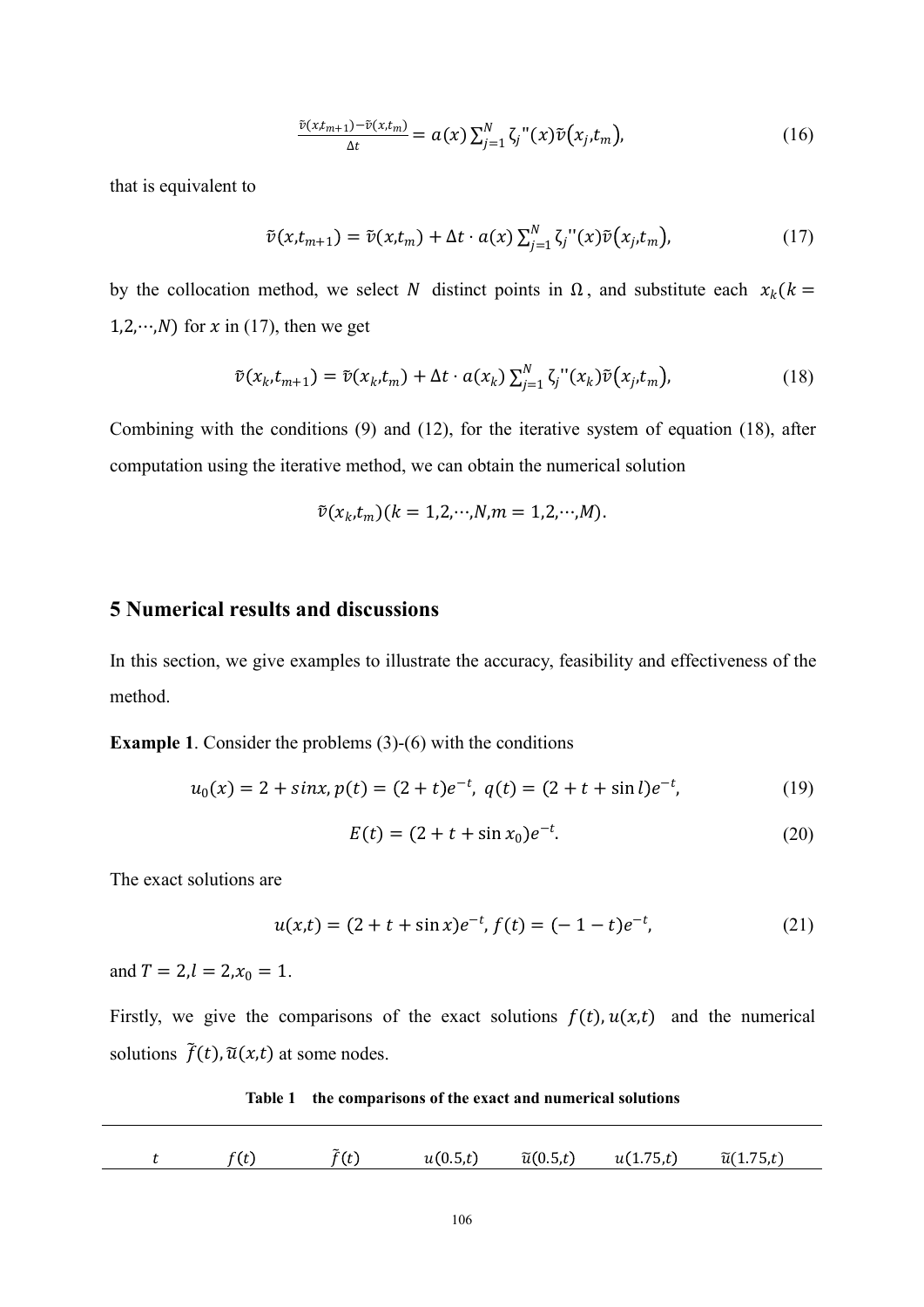| 0.2 | $-0.9825$ | $-0.9825$ | 2.1937 | 2.1937 | 2.6068 | 2.6068 |
|-----|-----------|-----------|--------|--------|--------|--------|
| 0.4 | $-0.9385$ | $-0.9385$ | 1.9301 | 1.9301 | 2.2684 | 2.2684 |
| 0.6 | $-0.8781$ | $-0.8781$ | 1.6900 | 1.6900 | 1.9669 | 1.9669 |
| 0.8 | $-0.8088$ | $-0.8088$ | 1.4735 | 1.4735 | 1.7003 | 1.7003 |
| 1.0 | $-0.7358$ | $-0.7358$ | 1.2800 | 1.2800 | 1.4656 | 1.4656 |
| 1.2 | $-0.6626$ | $-0.6626$ | 1.1082 | 1.1082 | 1.2602 | 1.2602 |
| 1.4 | $-0.5918$ | $-0.5918$ | 0.9567 | 0.9567 | 1.0811 | 1.0811 |
| 1.6 | $-0.5249$ | $-0.5249$ | 0.8324 | 0.8324 | 0.9255 | 0.9255 |
| 1.8 | $-0.4628$ | $-0.4629$ | 0.7074 | 0.7074 | 0.7908 | 0.7908 |
|     |           |           |        |        |        |        |

From Table 1, we see that the exact solutions are approximately identical in the numerical solutions at different nodes, and the maximum error is not more than  $1 \times 10^{-4}$ , so the approximation effect is very good.

Secondly, in order to illustrate the numerical accuracy of the method in this paper, let

$$
errf(t) = f(t) - \tilde{f}(t), erru(x,t) = u(x,t) - \tilde{u}(x,t),
$$
\n(22)

we plot the exact solution  $f(t)$ , the numerical solution  $\tilde{f}(t)$  and the error function  $errf(t)$ for different  $\Delta t$  in Figures 1-3, and we plot the exact solution  $u(x,t)$ , the numerical solution  $\tilde{u}(x,t)$  and the error function  $erru(x,t)$  for different  $\Delta t$  in Figures 4-5.



Figure  $1 \Delta t = 0.0001$ ,  $(a)$ :  $f(t)$  and  $\tilde{f}(t)$ ,  $(b)$ : the error function errf(t).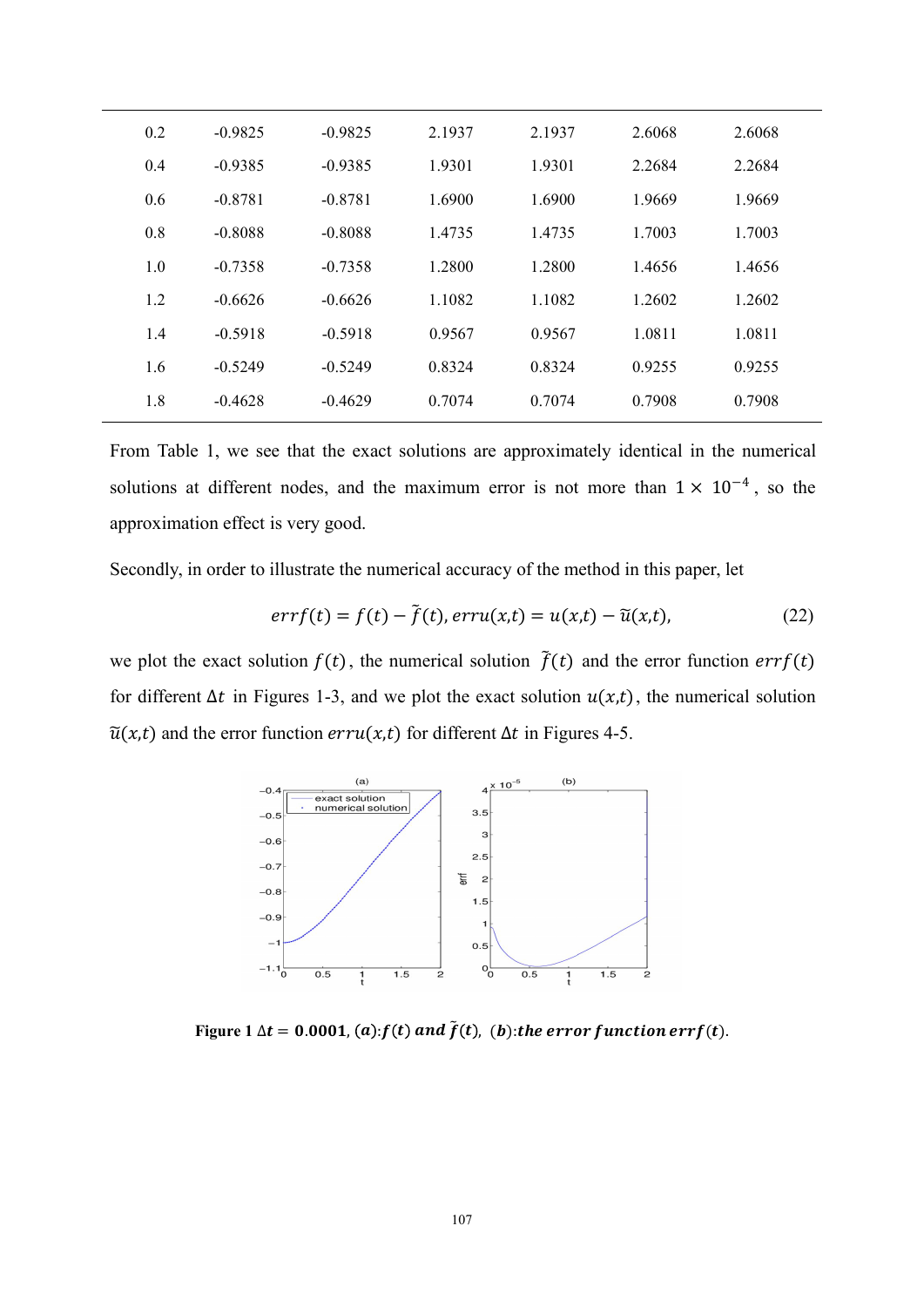

Figure  $2 \Delta t = 0.0002$ ,  $(a)$ :  $f(t)$  and  $\tilde{f}(t)$ ,  $(b)$ : the error function errf(t).



**Figure**  $3 \Delta t = 0.0004$ ,  $(a): f(t)$  and  $\tilde{f}(t)$ ,  $(b):$ the error function errf(t).



**Figure** 4 (a): $u(x,t)$ , (b):  $\tilde{u}(x,t)$ .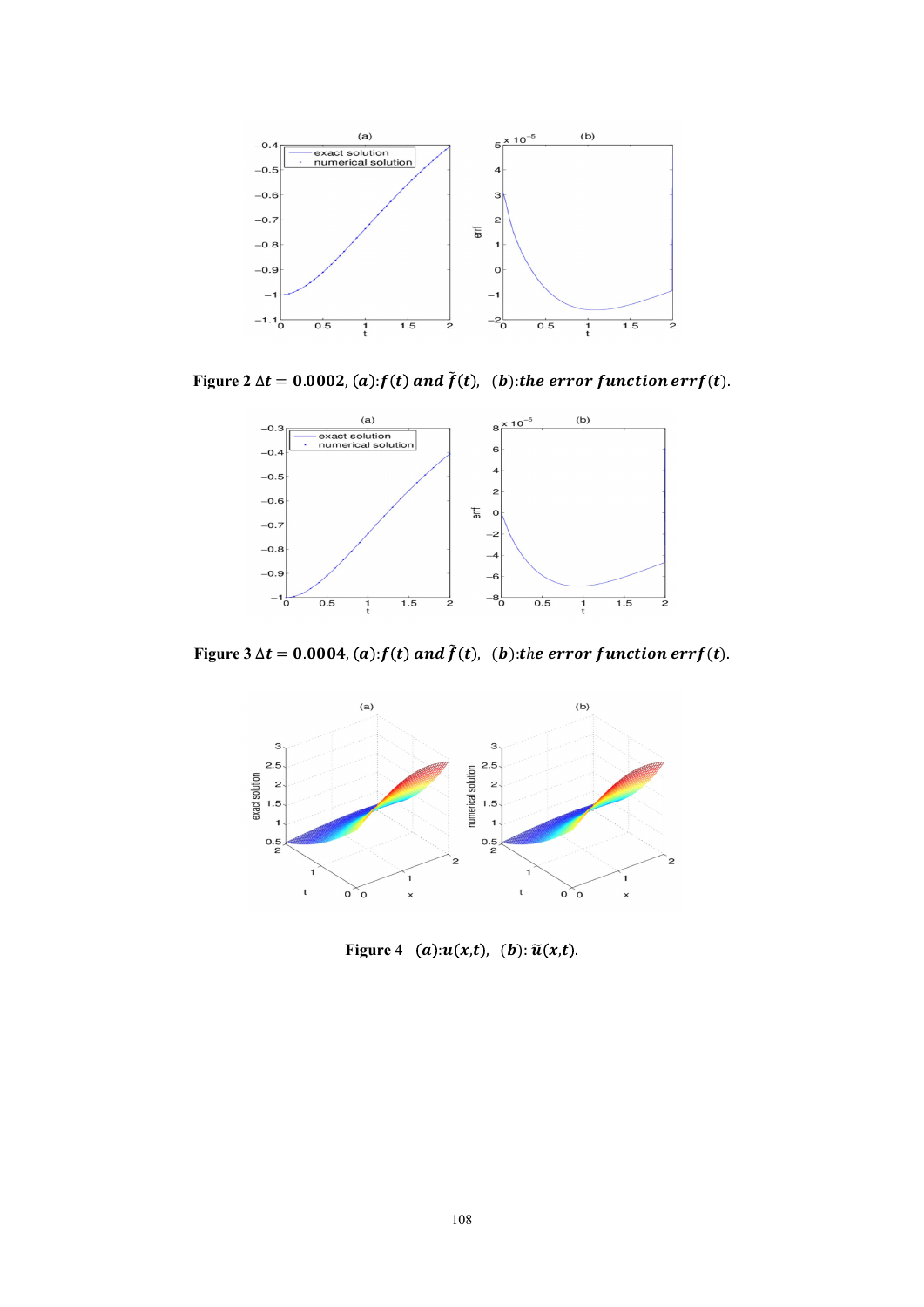

Figure 5  $erru(x,t)$  for different  $\Delta t$ ,  $(a): \Delta t = 0.0001$ ,  $(b): \Delta t = 0.0004$ .

For purpose of observing the effect of the approximation more clearly, we plot the function  $u(x,t)$  at  $x = 1.5$  and  $t = 0.8$ , respectively, in Figure 6.



**Figure 6** (a):  $u(1.5,t)$ , (b):  $u(x,0.8)$ .

From the above six figures, we see intuitively that the numerical solutions are close to the exact solutions, and the effect of the approximation is good.

Thirdly, in order to study the influence of the noise on the numerical results, we define the observed data with noise disturbance as

$$
E_{\gamma}(t) = E(t)(1+\gamma),\tag{23}
$$

where  $\gamma$  represents the noise data.

We plot the exact solution  $f(t)$  and the numerical solution  $\tilde{f}(t)$  with different noise data  $\gamma$ in Figure 7, the error functions  $errf(t)$  and  $erru(x,t)$  with different noise data  $\gamma$  in Figures 8-9.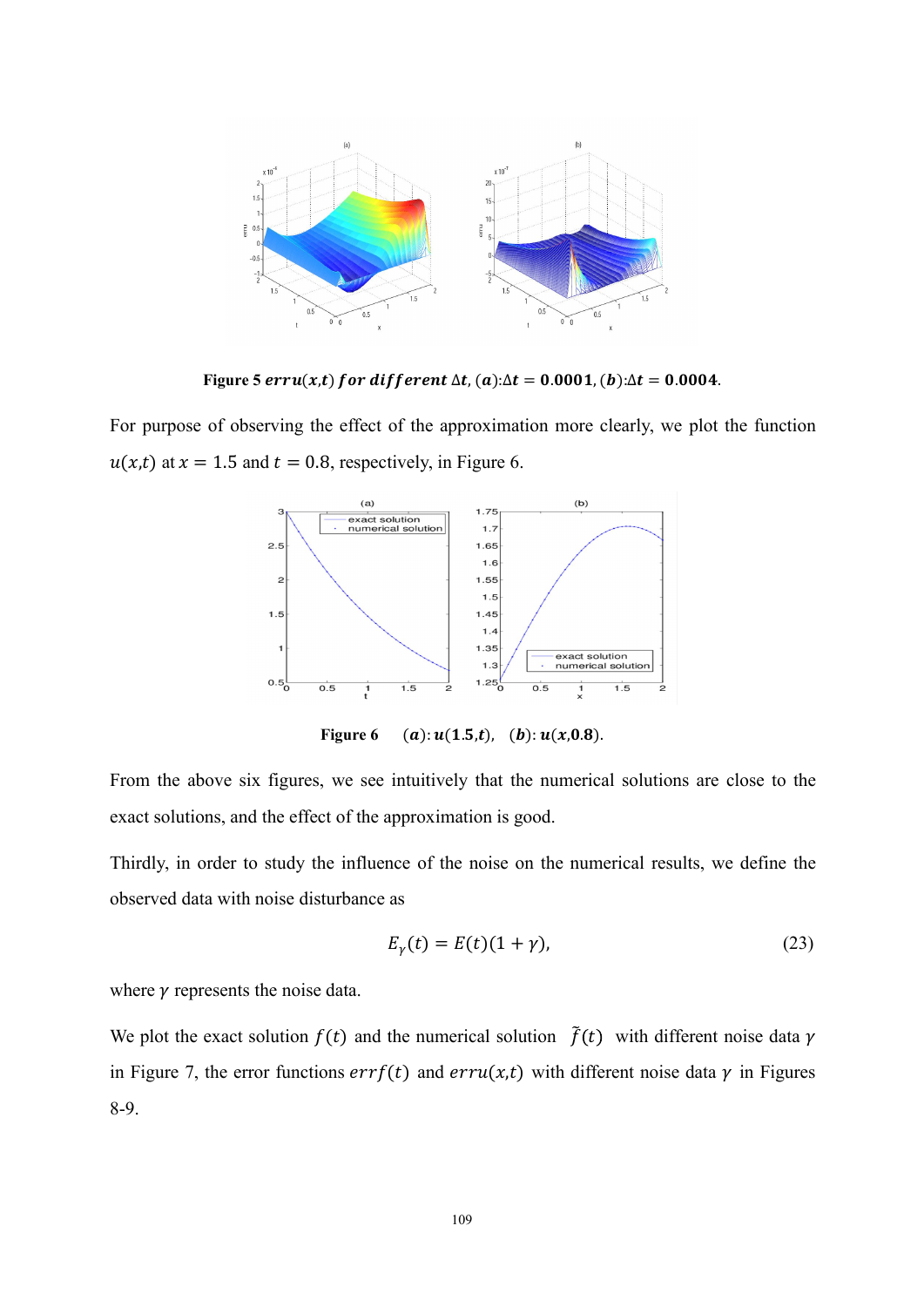

**Figure** 7  $f(t)$  and  $\tilde{f}(t)$  for different  $\gamma$ ,  $(a): \gamma = 0.001$ ,  $(b): \gamma = 0.01$ .



**Figure 8**  $\gamma = 0.001(a)$ :  $errf(t)$ , (b):  $erru(x,t)$ .



**Figure** 9  $\gamma = 0.01(a)$ :  $errf(t)$ , (b):  $erru(x,t)$ .

From the above three figures, we get that when the noise parameter is large, the approximation effect is relatively poor, but there is no obvious oscillation, and the error decreases with the decrease of noise parameter.

Finally, in order to test the feasibility of the numerical method, and to get a better view of the approximation, we define the errors of  $f(t)$  and  $u(x,t)$  as follows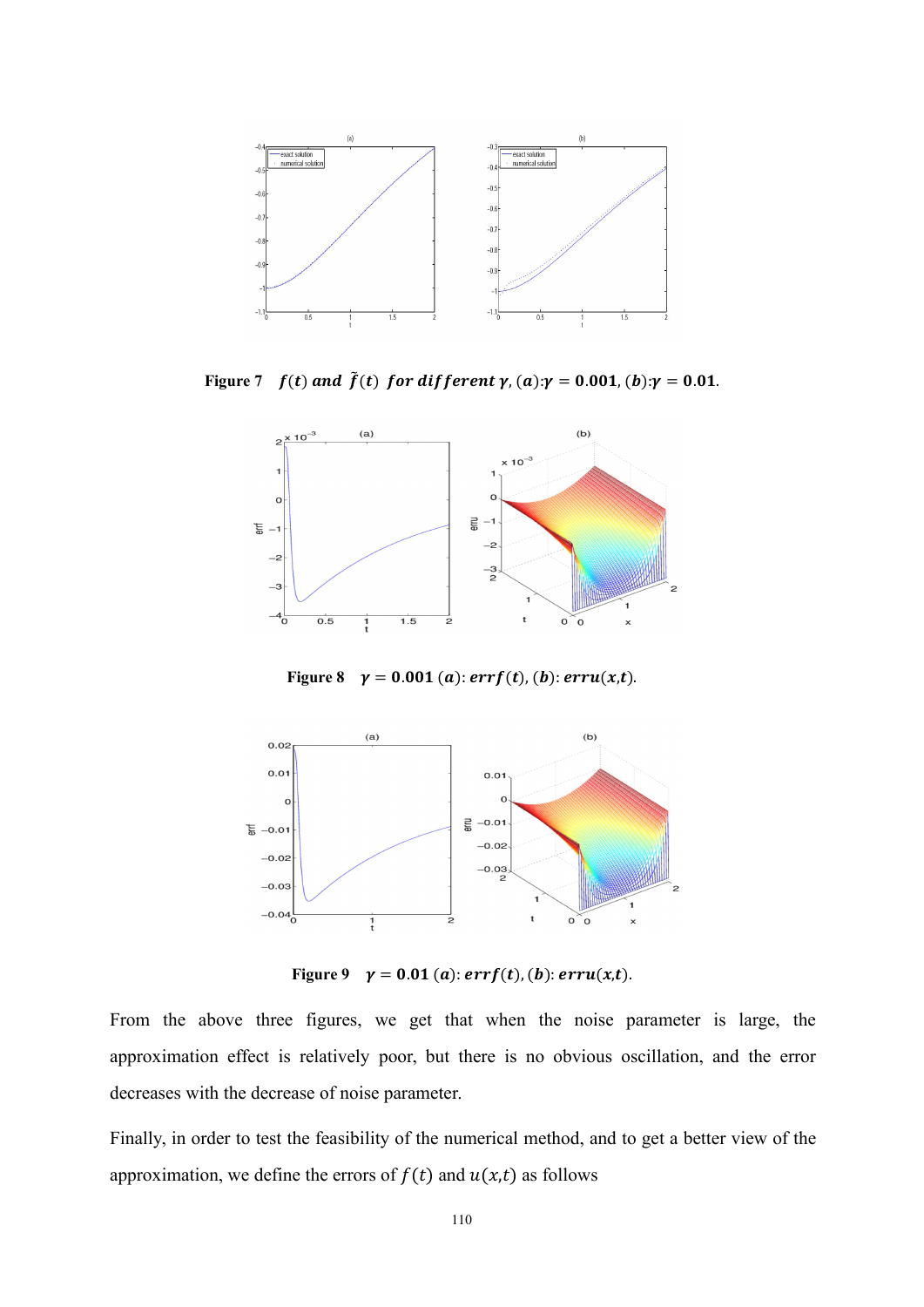$$
Ref = \sqrt{\frac{1}{N} \sum_{j=1}^{N} \left( f(t_j) - \tilde{f}(t_j) \right)^2},
$$
\n(24)

$$
Reu = \sqrt{\frac{1}{MN} \sum_{i=1}^{M} \sum_{j=1}^{N} \left( u(x_i, t_j) - \widetilde{u}(x_i, t_j) \right)^2},
$$
\n(25)

we give the results of Ref and Reu for different  $\Delta t$  with different methods in Table 2, where MLS represents the moving least squares approximation method, LRBF represents the local radial basis function method, and LMM represents the method in this paper.

|                     |             | Ref                     | Reu                     |
|---------------------|-------------|-------------------------|-------------------------|
|                     | <b>MLS</b>  | $6.9733 \times 10^{-5}$ | $2.7469 \times 10^{-6}$ |
| $\Delta t = 0.0001$ | <b>LRBF</b> | $5.1160 \times 10^{-6}$ | $6.5810 \times 10^{-7}$ |
|                     | <b>LMM</b>  | $5.5952 \times 10^{-6}$ | $5.6554 \times 10^{-7}$ |
|                     | <b>MLS</b>  | $4.3674 \times 10^{-5}$ | $2.1959 \times 10^{-6}$ |
| $\Delta t = 0.0002$ | <b>LRBF</b> | $3.1415 \times 10^{-5}$ | $1.1154 \times 10^{-6}$ |
|                     | <b>LMM</b>  | $1.3323 \times 10^{-5}$ | $4.5712 \times 10^{-7}$ |
|                     | <b>MLS</b>  | $4.7692 \times 10^{-5}$ | $1.1069 \times 10^{-6}$ |
| $\Delta t = 0.0004$ | <b>LRBF</b> | $9.5845 \times 10^{-5}$ | $2.1718 \times 10^{-6}$ |
|                     | <b>LMM</b>  | $5.7599 \times 10^{-5}$ | $3.3496 \times 10^{-7}$ |
|                     |             |                         |                         |

**Table 2 Results for different** Δ **with different methods**

As indicated in Table 2, we get that as the decease of  $\Delta t$ , the value of  $\text{Re} f$  and  $\text{Re} u$  are decrease too, and the results obtained by the method in this paper are superior to those obtained by other two methods, so the method in this paper is feasible.

## **6 Conclusion**

In this paper, we use a local meshless method to solve the inverse source problem of heat conduction. Numerical experiments demonstrate that the method in this paper is accurate, feasible and effective.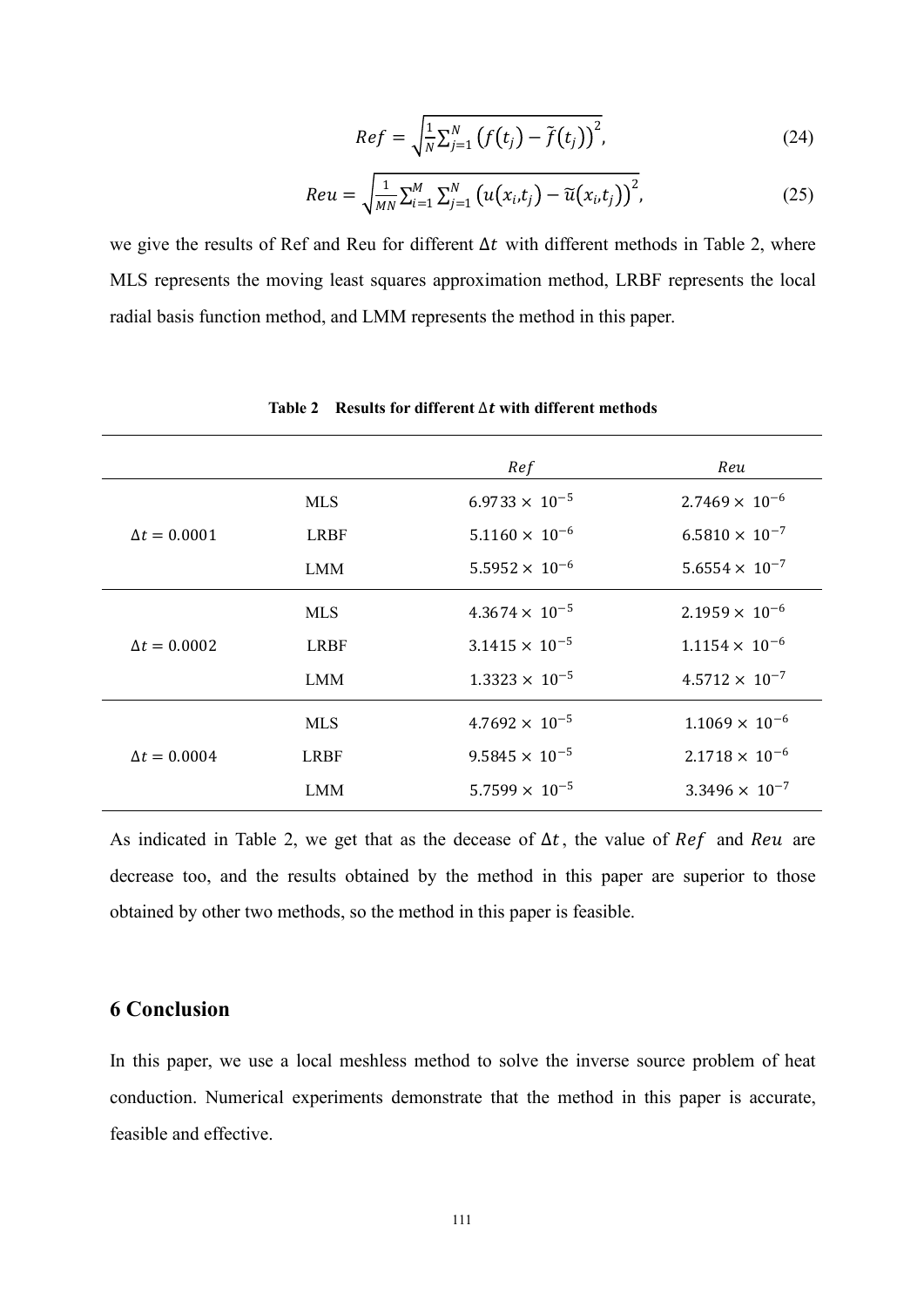### **Acknowledgment**

This work was supported by Scientific Research Fund of Scientific and Technological Project of Changsha City, (No. kc1809021), and Scientific Research Fund of Hunan Provincial Education Department (No. 18B419).

#### **References**

- [1] LIU Z.H., WANG B.Y., Coefficient Identification in Parabolic Equations. Applied Mathematics and Computation , 209,379-390,2009.
- [2] SAADATMANDI A., DEHGHAN M., Computation of Two-Dependent Coefficients in a Parabolic Partial Differential Equation Subject to Additional Specifications. International Journal of Computer Mathematics , 87,997-1008,2010.
- [3] HUSSEIN M. S., LESNIC D., Simultaneous Determination of Time and Space-Dependent Coefficients in a Parabolic Equation. Communications in Nonlinear Science and Numerical Simulation , 33,194-217,2016.
- [4] FATULLAYEV A. G., Numerical Solution of the Inverse Problem of Determining an Unknown Source Term in a Heat Equation. Mathematics and Computers in Simulation , 58,247-253,2002.
- [5] LE DINH LONG, ZHOU Y., TRAN THANA BINH and NGUYEN CAN., A Mollification Regularization Method for the Inverse Source Problem for a Time Fractional Diffusion Equation. Mathematics , 7, 1048; doi:10.3390/math7111048,2019.
- [6] MUHAMMAD ALI, SARA AZIZ, SALMAN A MALIK., Inverse source problems for a space-time fractional differential equation. Inverse Problems in Science and Engineering , 28(1),47-68,2019.
- [7] WANG B.Y., Moving Least Squares Method for a One-Dimensional Parabolic Inverse Problem. Abstract and Applied Analysis , Article ID 686020, 12 pages,2014.
- [8] YAN L., FU C.L., YANG F.L., The method of fundamental solutions for the inverse heat source problem. Engineering Analysis with Boundary Elements , 32,216-222,2008.
- [9] AMIRFAKHRIAN M., ARGHAND M., KANSA E. J., A new approximate method for an